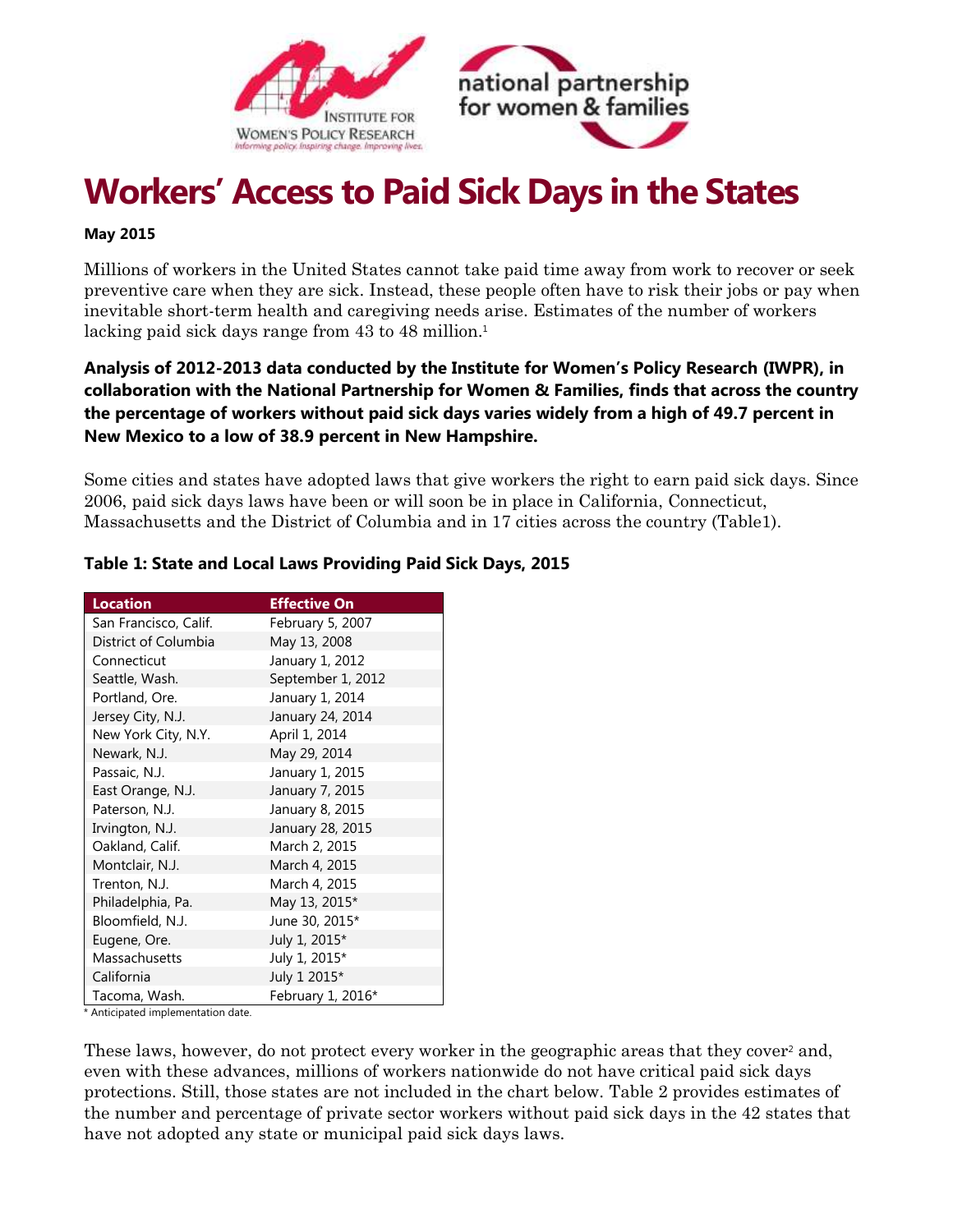**Table 2. Estimated Paid Sick Days Access Among Private Sector Workers in States Without Paid Sick Days Laws (2013, Based on IWPR Modeling)**

| <b>State</b>      | <b>Number of Private Sector</b> | <b>Workers Without Access to</b> | <b>Percent of Workers</b>     |
|-------------------|---------------------------------|----------------------------------|-------------------------------|
|                   | <b>Workers</b>                  | <b>Paid Sick Days</b>            | <b>Without Paid Sick Days</b> |
| Alabama           | 1,503,549                       | 671,099                          | 44.6%                         |
| Alaska            | 244,138                         | 106,353                          | 43.6%                         |
| Arizona           | 2,077,220                       | 934,133                          | 45.0%                         |
| Arkansas          | 916,768                         | 418,651                          | 45.7%                         |
| Colorado          | 1,914,437                       | 816,067                          | 42.6%                         |
| Delaware          | 327,711                         | 131,128                          | 40.0%                         |
| Florida           | 6,395,740                       | 3,009,437                        | 47.1%                         |
| Georgia           | 3,246,180                       | 1,433,384                        | 44.2%                         |
| Hawaii            | 441,024                         | 184,237                          | 41.8%                         |
| Idaho             | 507,812                         | 250,438                          | 49.3%                         |
| Illinois          | 4,789,945                       | 2,113,696                        | 44.1%                         |
| Indiana           | 2,398,299                       | 1,132,923                        | 47.2%                         |
| Iowa              | 1,171,885                       | 531,389                          | 45.3%                         |
| Kansas            | 1,030,452                       | 471,717                          | 45.8%                         |
| Kentucky          | 1,425,227                       | 642,164                          | 45.1%                         |
| Louisiana         | 1,499,955                       | 676,281                          | 45.1%                         |
| Maine             | 468,832                         | 198,391                          | 42.3%                         |
| Maryland          | 2,073,631                       | 811,254                          | 39.1%                         |
| Michigan          | 3,458,223                       | 1,612,270                        | 46.6%                         |
| Minnesota         | 2,189,756                       | 947,077                          | 43.3%                         |
| Mississippi       | 873,230                         | 409,904                          | 46.9%                         |
| Missouri          | 2,181,522                       | 1,002,116                        | 45.9%                         |
| Montana           | 312,538                         | 153,008                          | 49.0%                         |
| Nebraska          | 720,466                         | 333,851                          | 46.3%                         |
| Nevada            | 996,378                         | 487,869                          | 49.0%                         |
| New Hampshire     | 519,667                         | 202,223                          | 38.9%                         |
| <b>New Mexico</b> | 576,382                         | 286,309                          | 49.7%                         |
| North Carolina    | 3,275,755                       | 1,462,772                        | 44.7%                         |
| North Dakota      | 276,645                         | 126,678                          | 45.8%                         |
| Ohio              | 4,235,473                       | 1,943,546                        | 45.9%                         |
| Oklahoma          | 1,263,664                       | 561,360                          | 44.4%                         |
| Rhode Island      | 407,412                         | 169,195                          | 41.5%                         |
| South Carolina    | 1,548,236                       | 719,706                          | 46.5%                         |
| South Dakota      | 300,961                         | 144,906                          | 48.1%                         |
| Tennessee         | 2,189,272                       | 979,907                          | 44.8%                         |
| Texas             | 9,166,597                       | 4,117,023                        | 44.9%                         |
| Utah              | 980,071                         | 445,582                          | 45.5%                         |
| Vermont           | 223,887                         | 90,830                           | 40.6%                         |
| Virginia          | 2,831,315                       | 1,171,183                        | 41.4%                         |
| West Virginia     | 552,116                         | 254,270                          | 46.1%                         |
| Wisconsin         | 2,245,436                       | 1,022,089                        | 45.5%                         |
| Wyoming           | 189,327                         | 82,510                           | 43.6%                         |

Notes: Paid sick days access is determined by employee responses to the question "Do you have paid sick leave on this MAIN job or business?" in the National Health Interview Survey (NHIS). Since some employees may not be aware of their workplace policies, estimates in this table may overestimate the number of workers without access. The NHIS data is used to model worker access to paid sick days at the national level based on industry, occupation, gender, race, income, age, hours worked, immigrant status, education, health insurance status, and Census region of residence. This model is then applied to state-level data from the 2013 1-year American Community Survey (ACS) to determine access in each state. Access rates are for individuals, 18 years of age and older, working in the private sector and living in the state of analysis, regardless of their place of work. Percentages and figures may not match totals due to rounding.

Source: Institute for Women's Policy Research analysis of the 2012-2013 National Health Interview Survey (NHIS) and the 2013 1-year IPUMS American Community Survey (ACS).